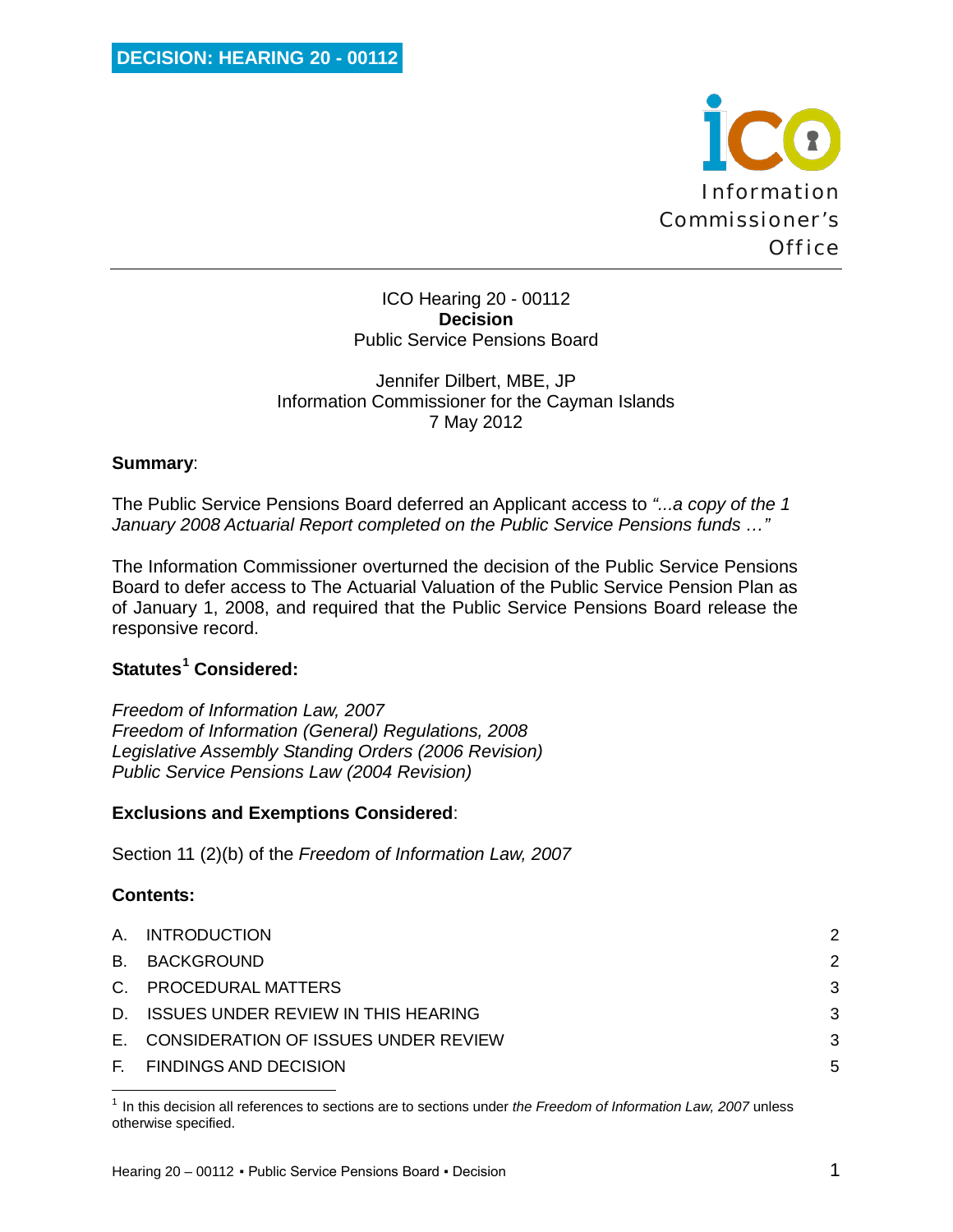# **A. INTRODUCTION**

On 14 October 2011 the Applicant made a Freedom of Information request to the Ministry of Finance, Tourism and Development for the following records:

*"...a copy of the 1 January 2008 Actuarial Report completed on the Public Service Pensions funds and a copy of the 1 January 2010 Actuarial Report completed on the same ".*

On 18 October 2011 the Ministry of Finance, Tourism and Development informed the Applicant that it was transferring the request to the Public Service Pension Board (PSPB). On 18 November 2011 the PSPB responded to the Applicant explaining that there was no Actuarial Report conducted for the year 2010 but there was a January 2011 report being prepared. The PSPB deferred access to both of the records under section 11(2)(b) of the FOI Law.

The Applicant requested an Internal Review on 30 November 2011, and on 30 December 2011 the Managing Director of the PSPB responded to the Applicant and upheld the Public Authority's initial decision to apply section  $11(2)(b)$  of the FOI Law and defer access to the responsive records. The Public Authority also confirmed that the 2011 Report was "currently under development ".

On 3 January 2012 the Applicant appealed to the Information Commissioner's Office, and an attempt was made to resolve the matter informally. It was determined that the 2011 report was not being requested by the Applicant, but the deferral of the 2008 report remained in dispute and the matter proceeded to a formal Hearing before the Information Commissioner on 29 March 2012.

# **B. BACKGROUND**

The PSPB is responsible for the management and administration of Public Sector pension funds/plans. They ensure delivery of retirement pension benefits to public sector pensioners, in accordance with relevant Cayman Islands legislation and international professional standards.

Under the Public Service Pensions Law, at least every three years, the PSPB must have a review carried out by an actuary to assess and evaluate the assets and liabilities of the Public Service Pensions Fund. A report of the actuarial review is to be sent to the Financial Secretary, who is required to table it in the Legislative Assembly.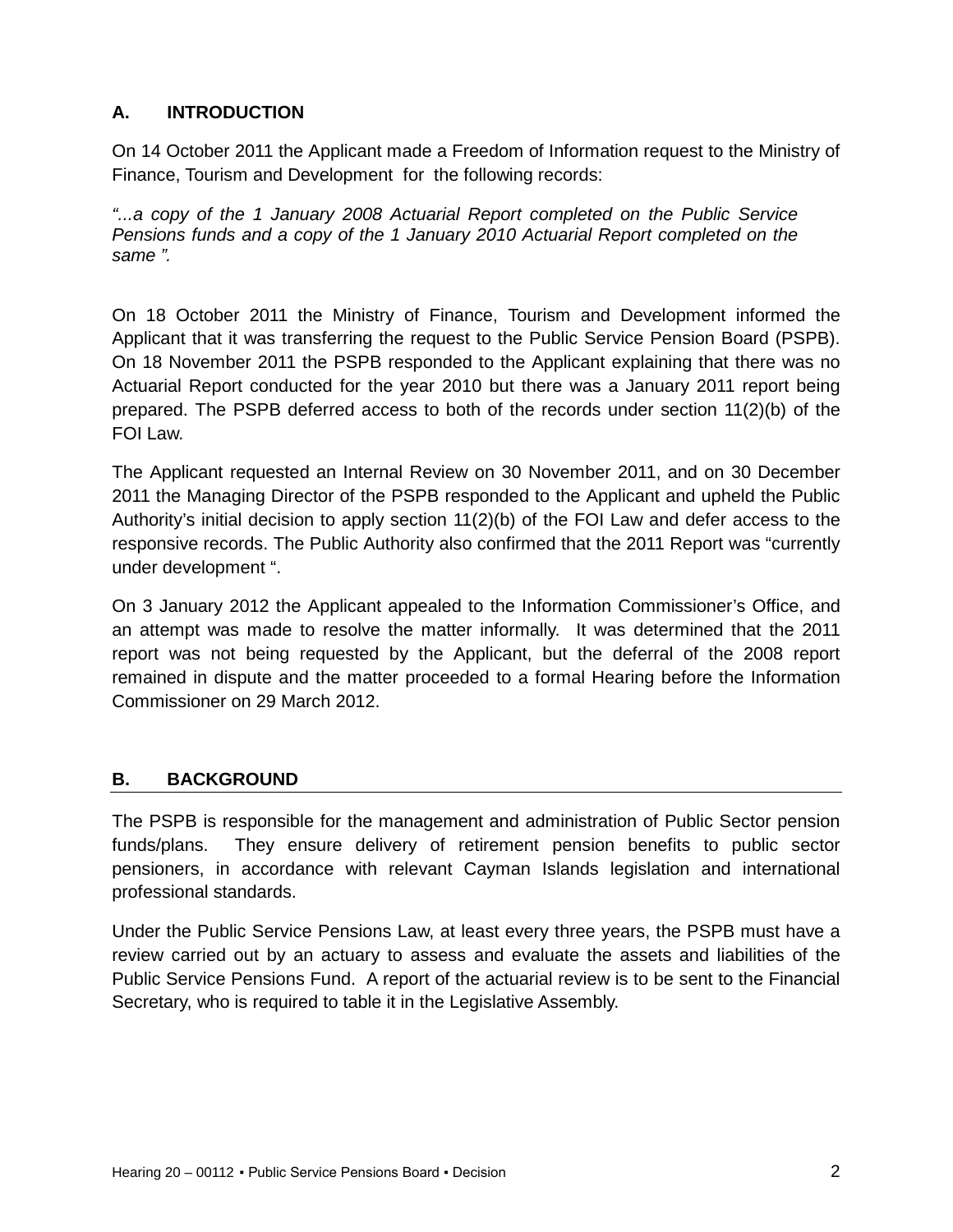# **C. PROCEDURAL MATTERS**

The PSPB responded to the Applicant, both with respect to the initial application, and the Internal Review of the Information Manager's decision, on the  $30<sup>th</sup>$  day following the request. However, in the case of a decision to defer access, section 11(3) of the FOI Law requires that an applicant be advised of a decision to defer within 14 days. To that extent, the PSPB was in violation of section 11(3). In addition, the public authority is required where possible to indicate a period during which the deferment will operate. The applicant was given no possible time frame in the initial decision letter. However, upon Internal Review the Managing Director of the PSPB did give an expected time frame.

It should be noted that a request for this record had already been made by the same Applicant in January of 2009, which was the first appeal made to the Information Commissioner. At the time, the Commissioner upheld the PSPB's decision to defer access to the record pending tabling in the Legislative Assembly.

# **D. ISSUES UNDER REVIEW IN THIS HEARING**

The issues to be decided in this Hearing are:

Section 11(2)(b): Can the Public Service Pensions Board defer the grant of access to the Actuarial Valuation of the Public Sector Pension Plan as of January 1, 2008 because the record was prepared for presentation to the Legislative Assembly or for the purpose of being made available to a particular person or body?

Has a reasonable period for the record to be presented or made available to that person or body expired?

# **E. CONSIDERATION OF ISSUES UNDER REVIEW**

The PSPB seeks to defer access to the responsive records under section 11(2)(b) which states:

- *(2) A public authority may defer the grant of access to a record-*
	- *(b) if the record was prepared for presentation to the Legislative Assembly or for the purpose of being made available to a particular person or body, until the expiration of a reasonable period after its preparation for it to be so presented or made available to that person or body;*

# **The position of the Public Service Pensions Board**

The PSPB states that "The 2008 Actuarial Report of the Public Service Pensions Fund is not available as it is waiting to be tabled in the Legislative Assembly. We cannot release the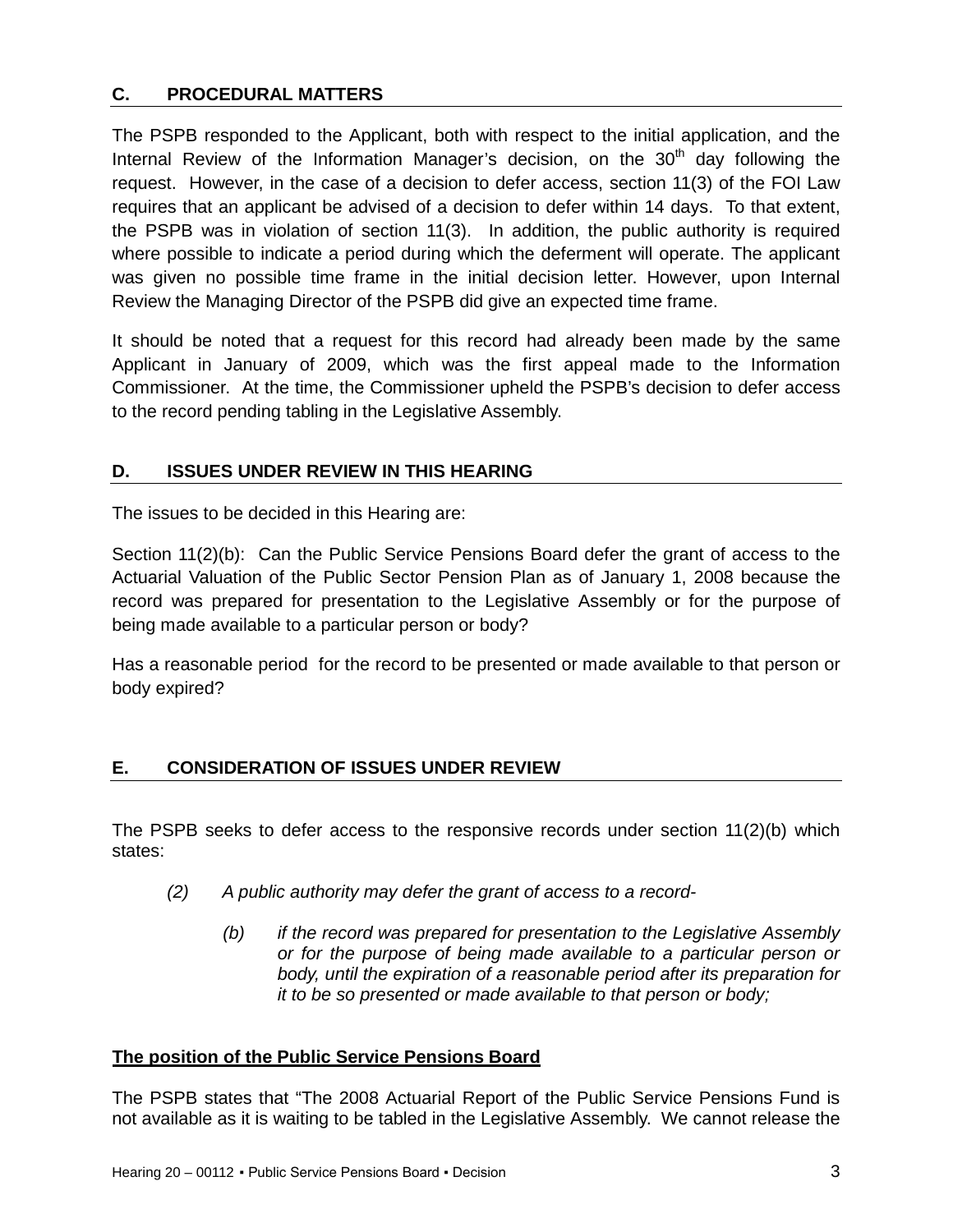information until after it has been tabled". In their submission, they give a rationale for deferment of records as follows:

*It is expected that the 2008 Actuarial Reports for the three Government sponsored Pension Plans will be re-submitted to Cabinet, along with the 2011 Actuarial Valuation Reports. It is understood from the Financial Secretary that the objective is to have these Reports tabled in the Legislative Assembly by late May or early June 2012; therefore the PSPB stands by its decision to continue to defer access to the record until it becomes a pubic document.*

The PSPB contends that the record requested was prepared for presentation to the Financial Secretary and Cabinet for subsequent tabling in the Legislative Assembly. In addition, as the 2008 Report will be incorporated into the 2011 Report, and tabled by the second quarter of 2012, this constitutes a reasonable timeline.

#### **The position of the Applicant**

The Applicant points out that the 2008 Report was first requested in 2009, and its release was at that time also deferred pending tabling in the Legislative Assembly. They assert that any "reasonable period" as referred to in the FOI Law has "long since expired with regard to the release of this document".

They further refer to section 26 of the Framework for Fiscal Responsibility (FFR) signed in November 2011 by both the United Kingdom and the Cayman Islands Government, which states the following:

*The Cayman Islands Government will make contingent and actual liabilities, including (but not limited to) pensions and health care schemes, subject to actuarial assessments at least every three years. Actuarial assessments will be published within three months of receipt. The Government will publish its proposals to address the results of the assessments no later than the budget following the receipt of the actuarial assessment*.

According to the Applicant, the delay incurred in the tabling of the 2008 report is not reasonable, and Government could also potentially be in contravention of the FFR agreement in this respect.

#### **Discussion**

Section 3(7) of the FOI Law states that *"Nothing in this Law shall be read as abrogating the provisions of any other Law that restricts access to records".* I can see nothing in either the Public Service Pensions Law or the Standing Orders which restricts access to the responsive record. If there is any other legislation, policy or procedure which might restrict access to the 2008 actuarial report this has not been argued by the PSPB.

In their short submission, the PSPB simply states that they cannot release the responsive record until after it has been tabled. They do not refer to any provisions of the Public Service Pensions Law or the Legislative Assembly Standing Orders to support their position. They have therefore not demonstrated, as required under section 43(2), that they acted in accordance with their obligations under the Law.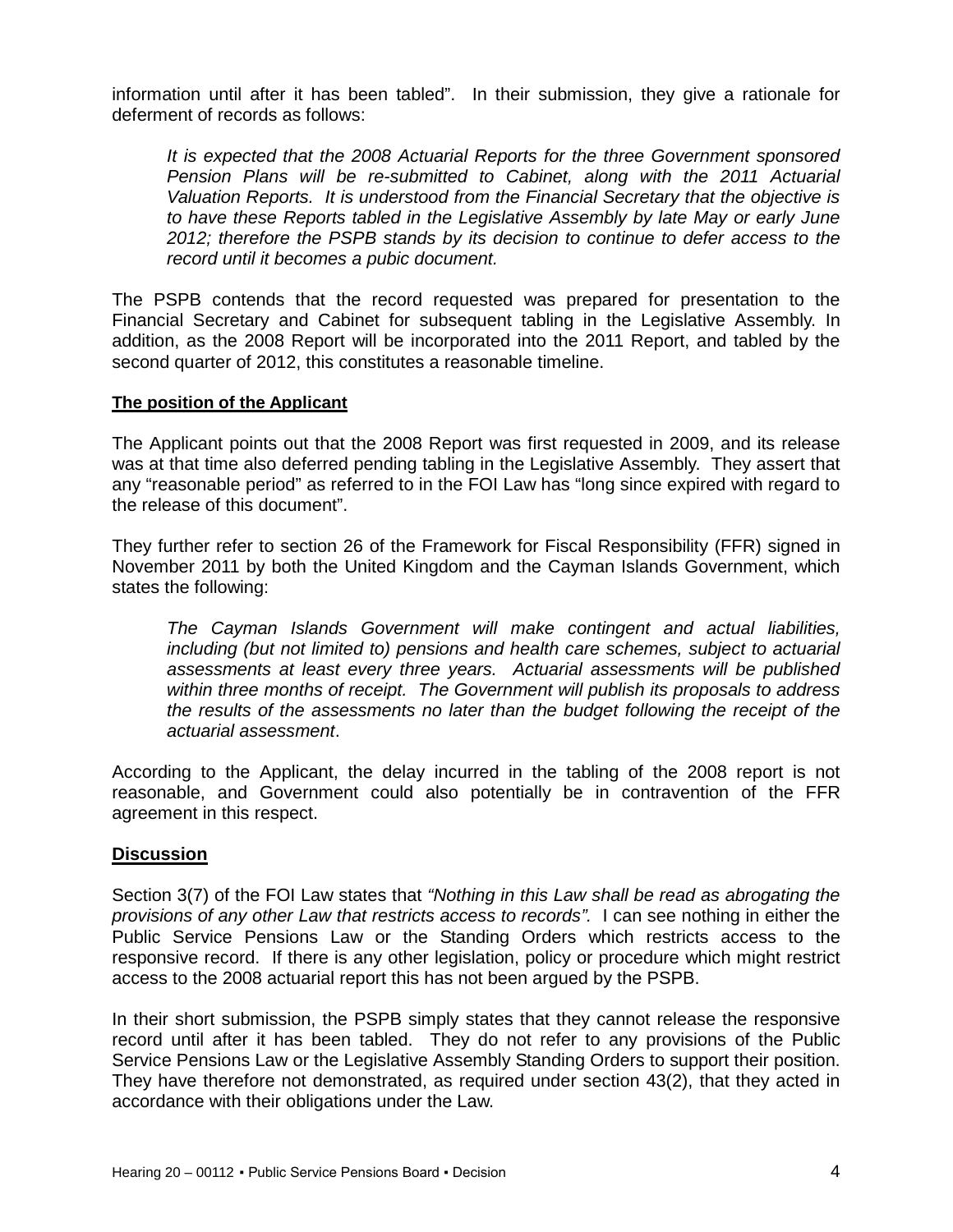However, for the avoidance of doubt, I refer to the provisions of sections 12(3) and 12(4) of the Public Service Pensions Law:

*(3) A report of the actuarial review carried out under subsection (1) shall be made to the Board, which shall send a copy to the Financial Secretary, …* 

*(4) The Financial Secretary shall, immediately after he receives it, lay the actuarial report on the table of the Legislative Assembly for twenty-one days, and such report shall be gazetted.*

I also consulted section 18 of the Legislative Assembly Standing Orders, which deals with the Presentation of Papers, but I can find no provision that restricts access to a record such as the one under review in this instance, prior to tabling in the Honourable House.

The PSPB states that the responsive record was prepared for presentation to the Financial Secretary and Cabinet for subsequent tabling in the Legislative Assembly. I do not agree with this statement. Section 12(1) of the Public Service Pensions Law sets out that the actuarial review is to be carried out in order to assess and evaluate the assets and liabilities of the Fund. The primary purpose of the review is not to present a report on it to the Financial Secretary and Cabinet, but to assess and evaluate the viability of the Fund.

With respect to whether a reasonable period after its preparation for the record to be presented or made available to that person or body has expired, the responsive record is a 2008 Report which was completed on 17 March 2009. Thus more than three years has passed, the requirement of the Public Service Pensions Law for the Financial Secretary to immediately table the report has not been met, and the Report has not yet been tabled in the Legislative Assembly and gazetted as required. The fact that it is planned for the 2008 Report to be incorporated into the 2011 Report with the objective of having these Reports jointly tabled in the Legislative Assembly by late May or early June 2012 is irrelevant to the release of the 2008 Report, and cannot be used to justify a further deferral.

**Therefore, I find that the deferral in section 11(2)(b) does not apply to the responsive record as it was not prepared for presentation to the Legislative Assembly or for the purpose of being made available to a particular person or body. Even if it was prepared for presentation to a person or body, a reasonable period after its preparation for it to be so presented or made available to that person or body has expired.**

# **F. FINDINGS AND DECISION**

Under section 43(1) of the *Freedom of Information Law, 2007*, I make the following findings and decision:

# **Findings:**

It is not reasonable to defer the grant of access to the Actuarial Valuation of the Public Service Pension Plan as of January 1, 2008 under Section 11(2)(b) .